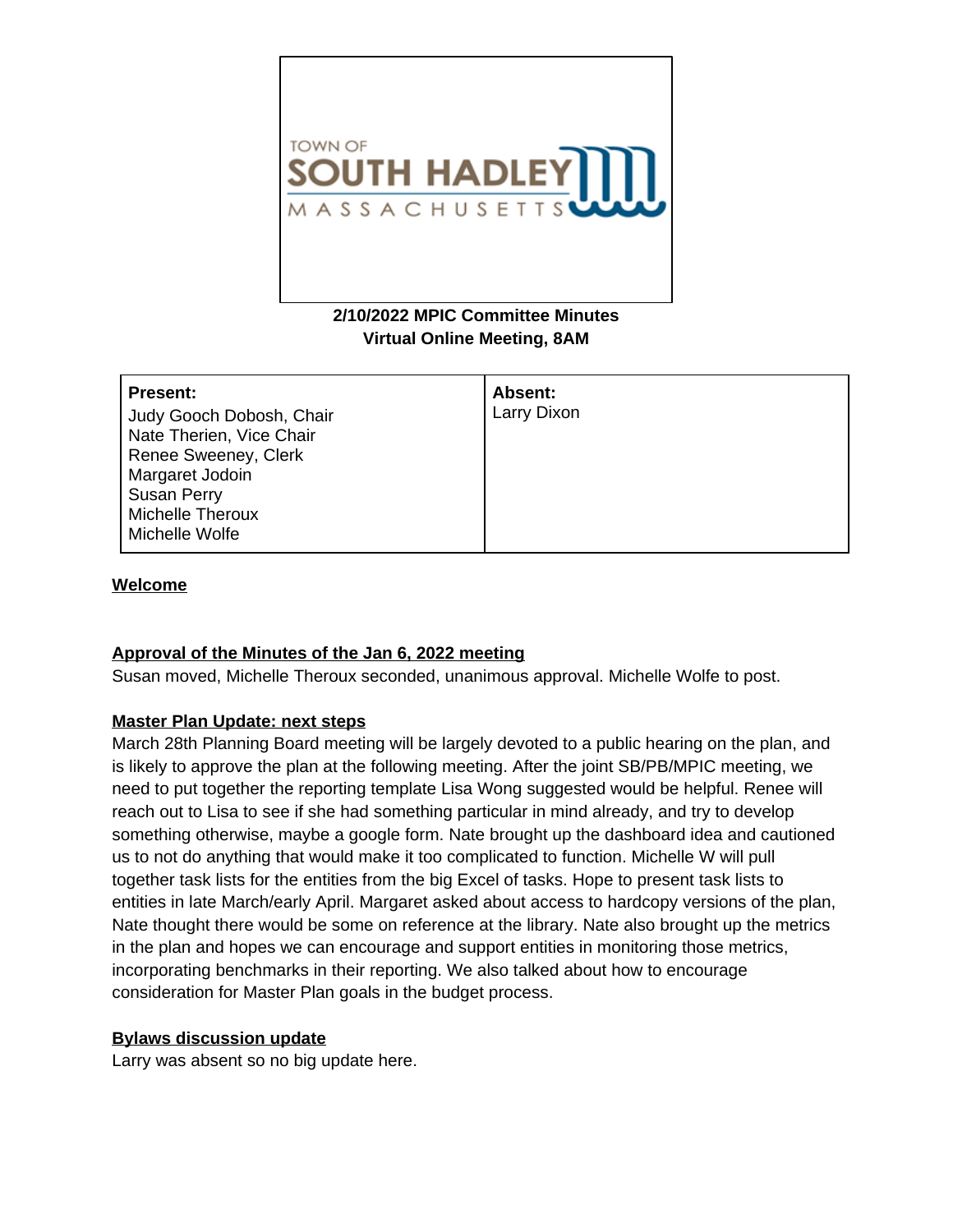# **Meetings with Boards and Committees (bold type signifies an update from previous meetings)**

Appropriations – Renee, Michelle W. Renee spoke with Tom Terry. Please remove them from the list of entities assigned to campaign for CPA. (same as last month)

Assessors – Judy met 10/15, they asked where the plan is at as they commented in February. They are trying to digitize some documents, so Judy inquired about an MHC intern and relayed that info to M. Couture, and offered to meet with interested parties in Town Hall to try to develop an internship that would qualify for MHC to subsidize it. (same as last month)

Bike/Walk – Renee, met with them 11/9, their priorities align with their tasks, they had Rebekah Cornell, Conservation Administrator/Planner come to the meeting and spent lots of time looking at map possibilities and updates. (same as last month)

Board of Health/Health Department – Michelle T. and Nate, they were eager to engage and have already been grappling with some Master Plan tasks. They are running up against needing cross-entity cooperation to accomplish their tasks, and expressed some difficulty in tracking progress for things not directly under their purview. Main issue discussed was keeping lead out of school water. (same as last month)

Bylaw Review - Nate waiting to hear back, still has no chair but almost at full membership. (same as last month)

Capital Planning – Michelle W. waiting to hear back, they've been inactive since the spring. (same as last month)

Conservation – Susan, great meeting, feedback that MPIC should keep reminding (same as last month)

### **Council on Aging – Susan reports the fire dept is doing home inspections. Council on Disabilities is going to survey the town. Large discussion of how difficult the town website is to navigate. They have resources available at the library.**

Cultural Council - Susan met, major concern was the new plan, because they felt the last plan assigned many tasks to them that were not under their purview. They are not working with Mount Holyoke as well as they'd like to get information, so Susan will reach out to her MHC contacts. (same as last month)

Disabilities – Michelle T. met 10/20, membership is shifting. They aren't assigned as the primary entity on any tasks in the new plan but eager to have a seat at many tables. (same as last month)

FD 1 – Renee, emailed with Jeff Cyr re: water billing, no response from Fire yet (same as last month)

FD 2 – Nate, no updates but they will use bill mailing to promote 202/33 corridor Planning Board meeting (same as last month)

Historical Commission – Nate & Scott, see they are about to meet, Agenda includes developing and inventory of historical sources and sites, and meeting with the Director of the Library. Conflicts with Planning Board so Judy will cover for Nate. (same as last month)

Housing Authority – Judy, no update (same as last month)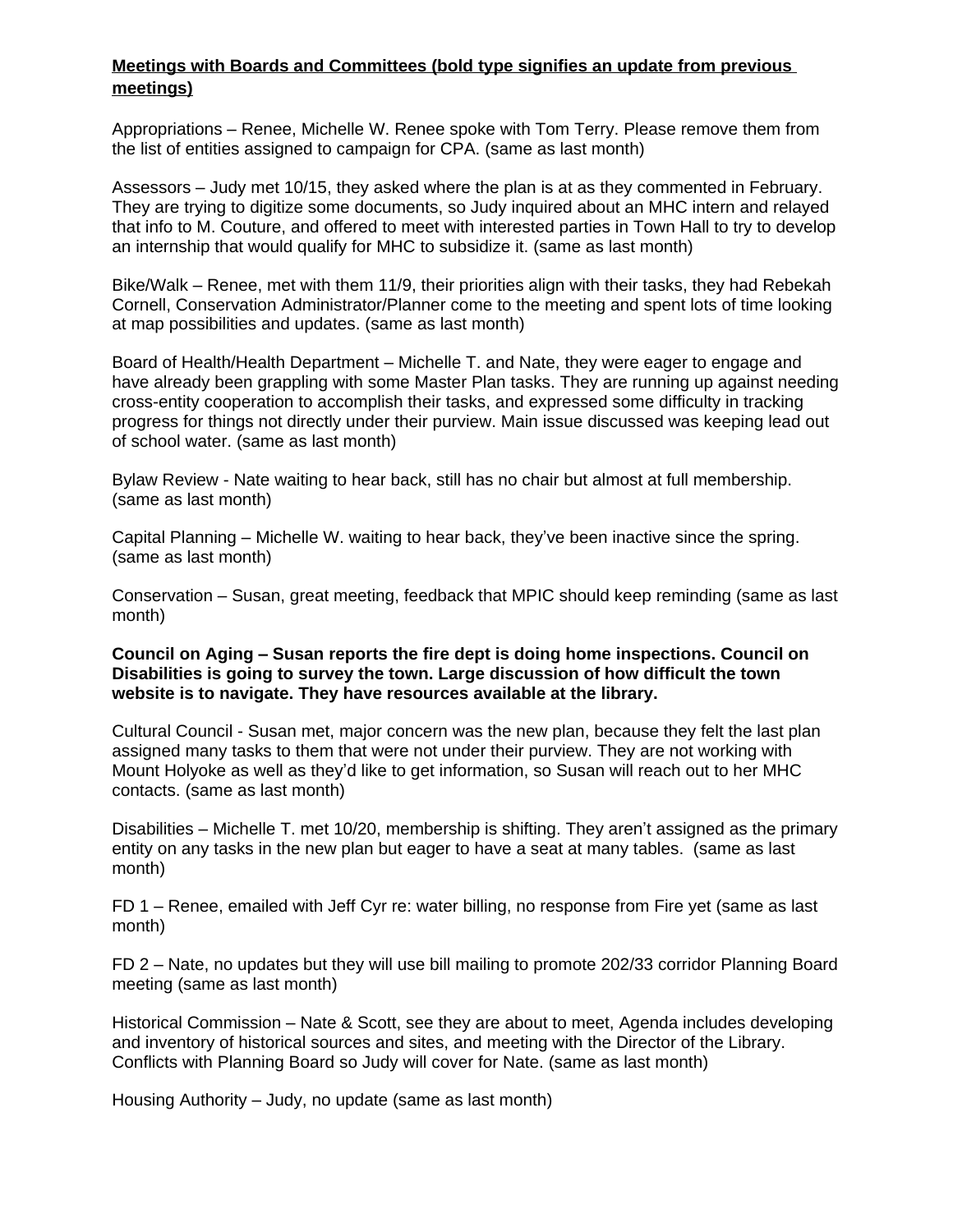Planning -- Anne requested 2010 matrix from Judy, and confirmed all tasks status quo (same as last month)

Police Department – Michelle W. and Margaret, met with Chief Gunderson, emailed Judy (same as last month)

Recreation (undertaken Bike/Walk and Golf) – Renee, Michelle T.; Michelle attended the 11/9 meeting. No outstanding tasks but a good conversation about metrics in the upcoming plan and they are maybe hoping to add some more. Judy notes they have more tasks in the Open Space plan than in the Master Plan, and wonders if we need to pay attention to those other plans, worries about it being overwhelming since many entities have many plans.(same as last month)

Redevelopment – Michelle T., met last night with TA Wong, next meeting will be to review something in a grant application that is due mid-Feb. Master Plan was not discussed, but it seems there will be more movement. (same as last month)

Schools – Judy met, they most want MPIC to help with anything related to DEI. (same as last month)

Selectboard, scheduling after Planning Board (same as last month)

SHCTV – Michelle W. met, as more people "cut the cord" funding for SHCTV is going down. They will soon seek other funding, perhaps from the town. Note that if you keep the most Limited Basic cable subscription you will still be supporting them. Talked about MPIC doing a video. (same as last month)

SHELD – Judy, met with them in Dec. Fibersonic project within budget and ahead of schedule. Concerned that people think SHELD could do things they are not able to do, like buying electric school buses (they could only install chargers) and other sustainability initiatives. John Hine suggested that each board or commission should have one member responsible for their portion of the Master Plan and the collaborations needed. (same as last month)

SHP Library – Susan, Margaret met, they are working on Strategic Plan (same as last month)

Sustainability and Energy – Michelle W. and Margaret; John Howard will let them know when meetings resume. (same as last month)

Town Administrator -- Interesting and productive meeting in November. (same as last month)

Tree – Larry, Michelle W. they haven't been meeting. Waiting to hear back. (same as last month)

ZBA – Judy spoke with Martha Terry on phone, noted that members of Boards & Committees need better education about the compliance aspects of their entities. (same as last month)

## **MPIC video**

Judy will pick some dates in the near future and see who else can join.

## **Other business as yet undetermined when this agenda was prepared**

Judy is working on our 500 word annual report to the town.